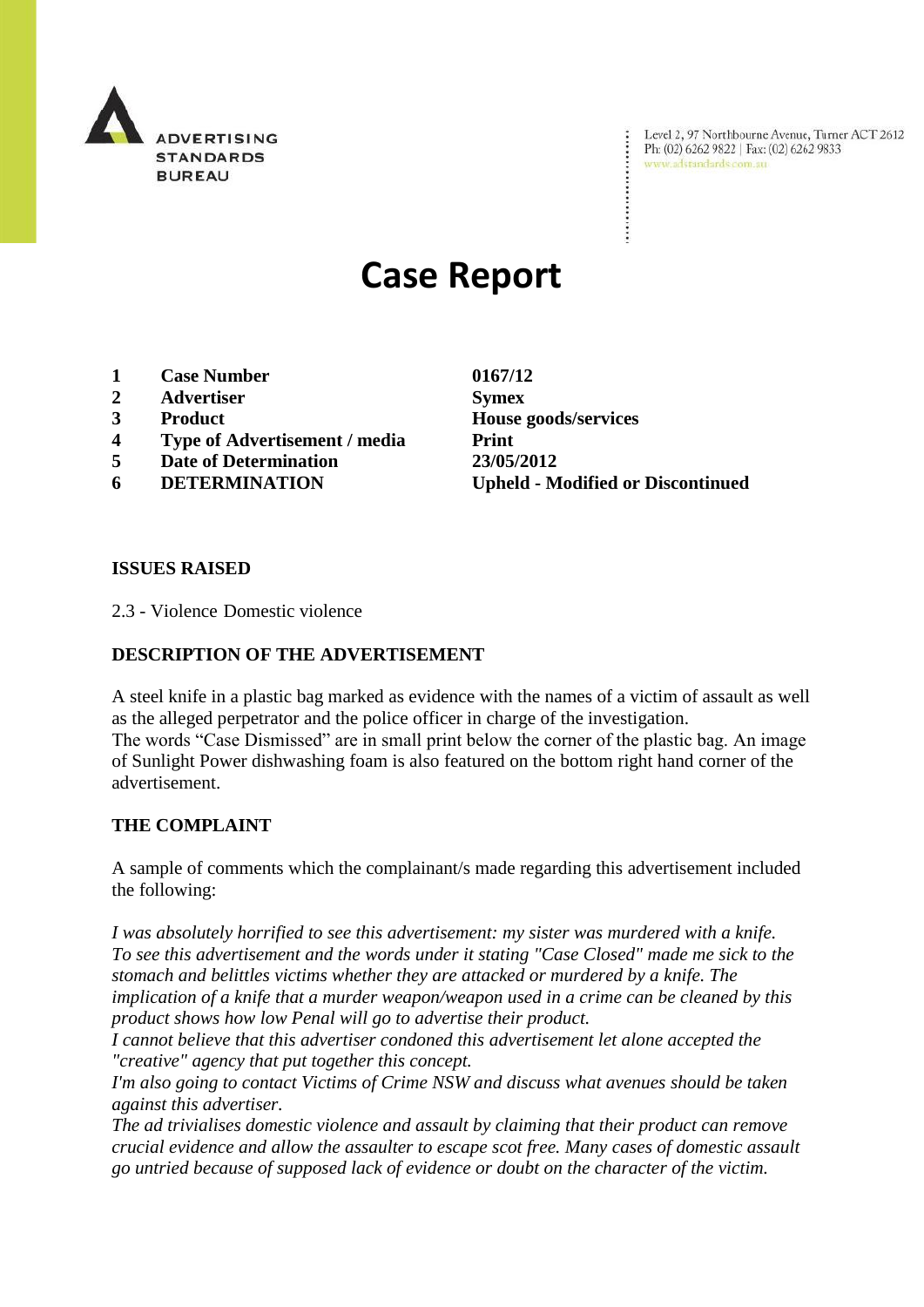#### **THE ADVERTISER'S RESPONSE**

Comments which the advertiser made in response to the complainant/s regarding this advertisement include the following:

*The essence of the complainants" concerns seem to be: (i) the advertisement "belittles" victims of violence; and (ii) that the advertisement "trivialises" domestic violence. Symex strongly denies any allegation made by the complainant that the ad portrays violence and strongly maintains that the advertisement complies with the Code of Ethics. Clause 2.3: Portrayal/Presentation of Violence*

*You have requested Symex to respond to the issues raised by the complaints, particularly having regard to clause 2.3 of the AANA Advertiser Code of Ethics ("Code of Ethics"), which states the following:*

*2.3 Advertising or Marketing Communications shall not present or portray violence unless it is justifiable in the context of the product or service advertised."*

*In relation to cl 2.3 of the Code of Ethics, the advertisement is clearly not "portraying" or "presenting" violence. There is no depiction of violence or the consequence of violence (i.e. there is no imagery of an actual act of murder, a dead person, blood, gore, etc in the advertisement). In addition, the actual knife displayed is a clean knife with no blood. Though, the knife itself may (arguably) represent a previous act of violence, it is not of itself presenting violence in an immediate sense which is intended by cl 2.3. On this basis, Symex is clearly not in breach of cl 2.3 of the Code of Ethics.* 

*Clause 2.6: Community Standards for Safety*

*We note that clause 2.6 of the Code of Ethics states that:*

*2.6 Advertising or Marketing Communications shall not depict material contrary to Prevailing Community Standards on health and safety.*

*Symex acknowledges that being seen to condone violence (especially against women) is against the community standards of health and safety. However, the advertisement does not condone violence against women. There is no message in the ad telling people that violence is acceptable or that they should go out and actively murder someone. The advertisement is clearly tongue-in-cheek and isn"t intended to be taken to heart by consumers. Symex maintains that there was never a domestic violence portrayed in the advertisement, let alone condoned.*

*It is clear that the advertisement, which has finished its run in the Sydney Star Observer, was an intentional form of dark humour. The ad was specifically targeted to adults due to the nature of the publication in which it appeared. Most reasonable adults in this day and age have an understanding of evidence due to the prominence of forensic science television shows currently, such as CSI and NCIS. Symex is simply tapping in the popularity of these shows with the advertisement, and due to broad understanding of evidence from these shows, the imagery in the ad is not likely to offend the broader community. In addition, there is clearly a tolerance for dark humour, and an appreciation for the subtle tongue-in-cheek nature of television shows, such as Dexter. The popularity rather than aversion of such shows like Dexter demonstrates the acceptability of this type of humour by the broader community. The advertisement is also clearly intended to be irreverent and tongue-in-cheek. It is not intended to be taken seriously and does not encourage or condone the use of cleaning products to tamper with evidence. The very idea that dishwashing liquid, whatever the*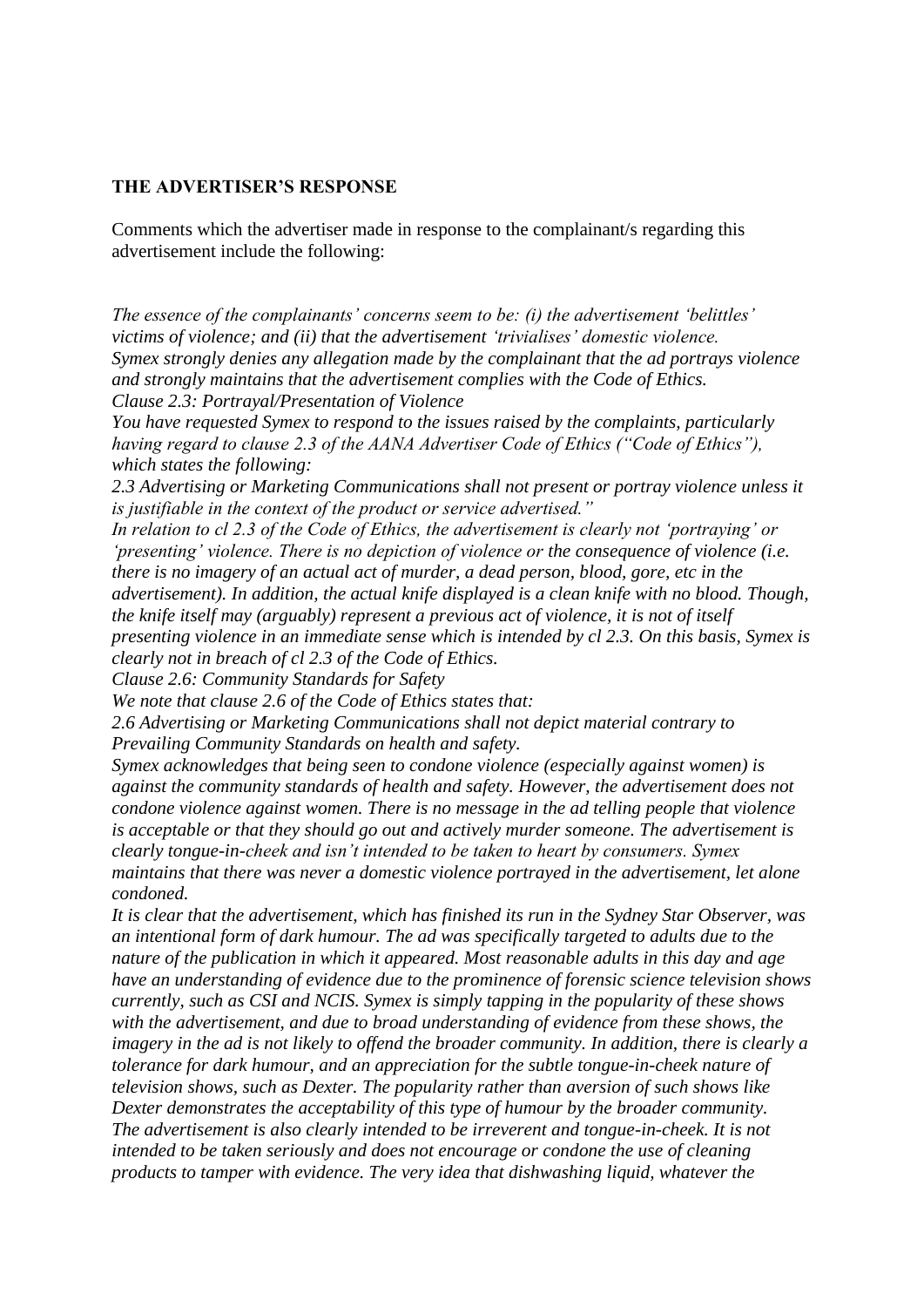*strength, could clear off all evidence is fanciful and clearly flippant, and it is the advertiser"s response that any claim to the contrary would be spurious. Further to the above, due to the now more common understanding of forensic science due to television shows, no member of the public would earnestly believe that dishwashing liquid could potentially remove all traces of evidence. Regardless of how well a dishwashing detergent works, the broader community is now aware that there would still be evidence remaining on a microscopic scale and hence that a person who murdered another and used dishwashing detergent to clean the murder weapon would still likely be found guilty.* 

*Symex clearly intended to use the image of the knife and dishwashing liquid together to employ the marketing technique of "exaggerating for effect". The advertisement is not intending to condone violence at all, it is intending to exaggerate the message that if consumers want a superior clean, then they should use Sunlight Power Dishwashing Liquid. The advertisement was never intended to belittle the victims of violence, and in the view of advertisers, the broader community would hold the same opinion of the ad.*  In addition to the above, in the very unlikely circumstances that a child viewed the *advertisement, the nature of the ad and the adult themes would be completely lost on them. Therefore, it is highly unlikely that any child who viewed the ad would understand the ad, let alone form an opinion or act on any message that may be thought to be communicated by the ad. Further, as previously stated, most reasonable adults would not be encouraged by this advertisement to commit any crimes or act in a violent way towards domestic partners or any other people.*

*On the basis of the above, Symex maintains that the advertisement is not in breach of the AANA Code of Ethics and trusts that the ASB will agree with this view and will accordingly dismiss the complaint.* 

#### **THE DETERMINATION**

The Advertising Standards Board ("Board") considered whether this advertisement breaches Section 2 of the Advertiser Code of Ethics (the "Code").

The Board noted the complainants' concerns that the advertisement trivialises and condones domestic violence and suggests that the advertised product can remove forensic evidence.

The Board viewed the advertisement and noted the advertiser"s response.

The Board considered whether the advertisement was in breach of Section 2.3 of the Code. Section 2.3 of the Code states: "Advertising or Marketing Communications shall not present or portray violence unless it is justifiable in the context of the product or service advertised".

The Board noted that the advertisement intentionally depicts a mock evidence bag which contains a knife and that the label on the bag is set up to suggest an alleged assault against a woman and names a victim of assault as well as the alleged perpetrator and the police officer in charge of the investigation.